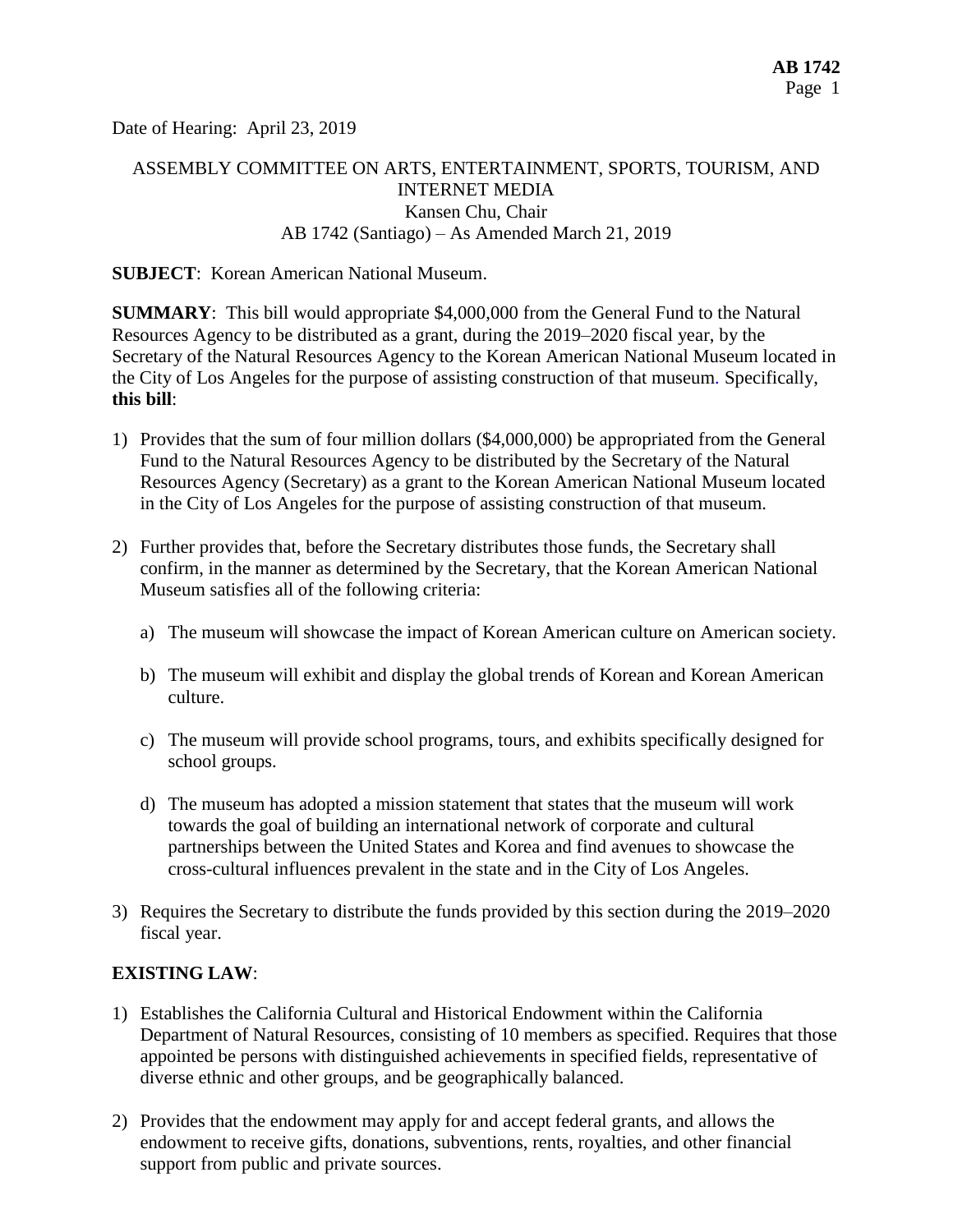- 3) Allows the endowment to award grants and loans on a competitive basis to public agencies and non-profit organizations, including museums. Requires that priority be given, among others, to projects to preserve, interpret, and enhance understanding and appreciation of the state's subsequent cultural, social, and economic evolution. Allows the endowment to create financial and other incentives to support specified projects.
- 4) Requires public agencies requesting a grant to provide a matching amount of resources which may include resources obtained from other funding agencies, and may include in-kind resources.
- 5) Allows funds to be granted or loaned to a non-profit organization if the non-profit organization enters into an agreement with the endowment on such terms and conditions as the endowment specifies. Specifies requirements relating to non-profits and to grants for real property acquisition.
- 6) Requires the endowment, to the extent that funding is available, to establish a program to assist and enhance the services of the state's museums and of other groups and institutions that undertake cultural projects that are rooted in and reflective of previously underserved communities. Specifies priorities for the program.
- 7) Creates the California Cultural and Historical Endowment Fund, and requires the endowment to report annually to the Legislature on the condition and status of the fund.

**FISCAL EFFECT**: Unknown, but at least \$4 million dollars. This measure has been keyed fiscal by the Legislative Counsel.

## **COMMENTS**:

1) Author's statement of need: *to serve a large and deserving population with a stand-alone museum to preserve their heritage and cultural contributions*. According to the Author, "This bill would approve funds in the amount of \$4 million to go towards the construction and establishment of the Korean American National Museum (KANM) located in Koreatown in LA.

"KANM is currently under construction and set to open in Fall 2020. The institution has received funding from several sources, including \$3.5 million from the City of Los Angeles, \$9.26 million from private donors, \$1.24 million from corporate donors, and \$5 million from banking lenders. In total, the project will cost \$23 million, and this \$4 million appropriation from the Legislature would complete the museum's funding.

"Building this museum is essential to protecting the history and influence of the millions of Koreans and Korean Americans who have made the United States their home, and particularly the over 350,000 Korean Americans living in Southern California. There are several other museums similar to KANM, including the Japanese American Museum and Chinese American Museum in Los Angeles. There is also the Los Angeles County Museum of Art that includes an exhibit on Korean art and culture, however, KANM will be the first and only standalone Korean American museum in the country."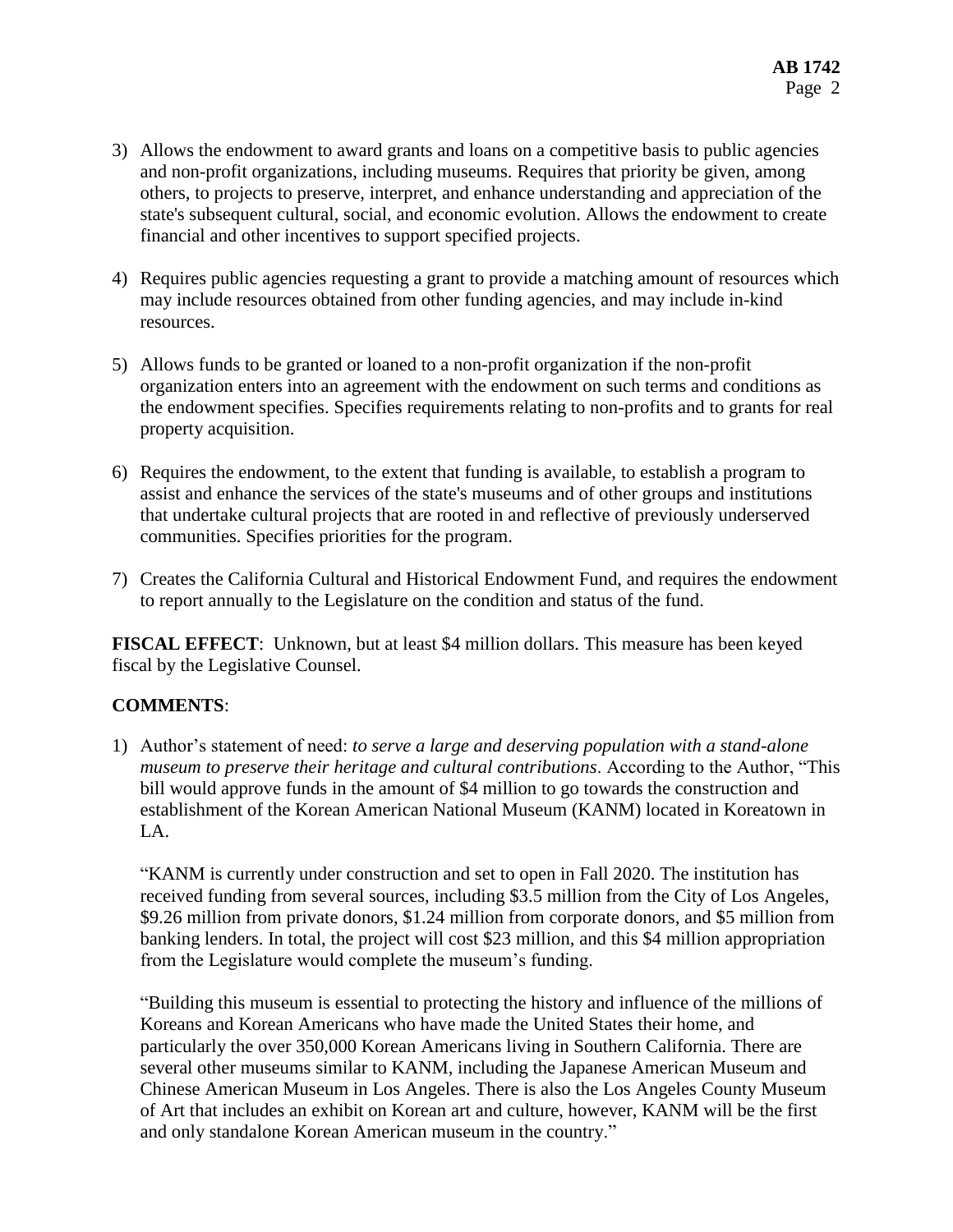2 ) Supporters: *The Museum will be a center for cultural exchange and education, a catalyst for sharing ideas and resources, and a center for promoting and celebrating the diversity of culture in this country.* According to the Sponsor, the KANM, "The mission of the Korean American National Museum ('KANM' or 'Museum') is to preserve and interpret the history, experiences, culture, and achievements of Americans of Korean ancestry. In accomplishing its mission, the Museum works to become a center for cultural exchange and education, a catalyst for sharing ideas and resources, and a center for promoting and celebrating the diversity of culture in this country.

Through this permanent museum, we hope to reaffirm the dedication and sacrifice of all the families that have immigrated to this country. The need for a Korean American museum is essential to protecting the vital history and influence of the millions of Koreans and Korean Americans who have made this country their home. We hope the museum will be a touchstone where young and old, new and familiar, can encounter the unique Korean-American experience and witness how it has shaped and been shaped by the American dream.

The Korean American narrative is one with familiar themes to many immigrant cultures, yet unique in its own right. As home to the largest Korean community outside of Korea, the Korean American identity is closely tied to the history of California, especially the development of Los Angeles' Koreatown. The first Korean immigrant came to California in 1904. Early immigrants were made up primarily of labor workers and political activists. …1965 marked a watershed moment in both U.S. and Korean American history, with the passing of the Immigration and Nationality Act of 1965. The bill reversed strict immigration policies that systematically excluded Asian immigrants, and with its passing, unprecedented numbers of Koreans entered the US. Since then, Korean Americans have made substantial cultural, financial, and political contributions to the country. *Currently, over 1.8 million Koreans resided in the United States with over 500,000 living in the State of California.*

"The Korean American National Museum was founded in 1991 and began presenting cultural programs spotlighting the Korean American experience. In 1995, KANM opened a temporary site in the heart of LA's Koreatown. From 1993 to 2014, KANM curated over 20 exhibitions that focused on the culture, history, and arts specific to the Korean American journey. As the only major museum to showcase the impact of Korean American culture on American society, KANM will be the first of its kind in the United States and will be a cultural destination for generations to come. It is anticipated that the Museum's permanent site will open in 2021.

"With a 20 year history of partnering with local schools, non-profits, and community members, KANM plans on deepening their reach with past partners and creating long-term collaborations with area schools. It plans on providing special school programs/tours/exhibits specifically designed for school- groups with the intention to have these funded through philanthropic partnerships and grants. In addition, KANM will generate a significant amount of both short-term and long-term jobs that will have a direct impact on the local community. KANM will produce approximately 109 FTE construction jobs, 30 FTE consultant jobs, and 20 FTE KANM employees to be serviced by the construction of the Museum. KANM also affords local vendors and suppliers business opportunities with KANM and estimates an additional 88 indirect jobs will be generated from the Project.